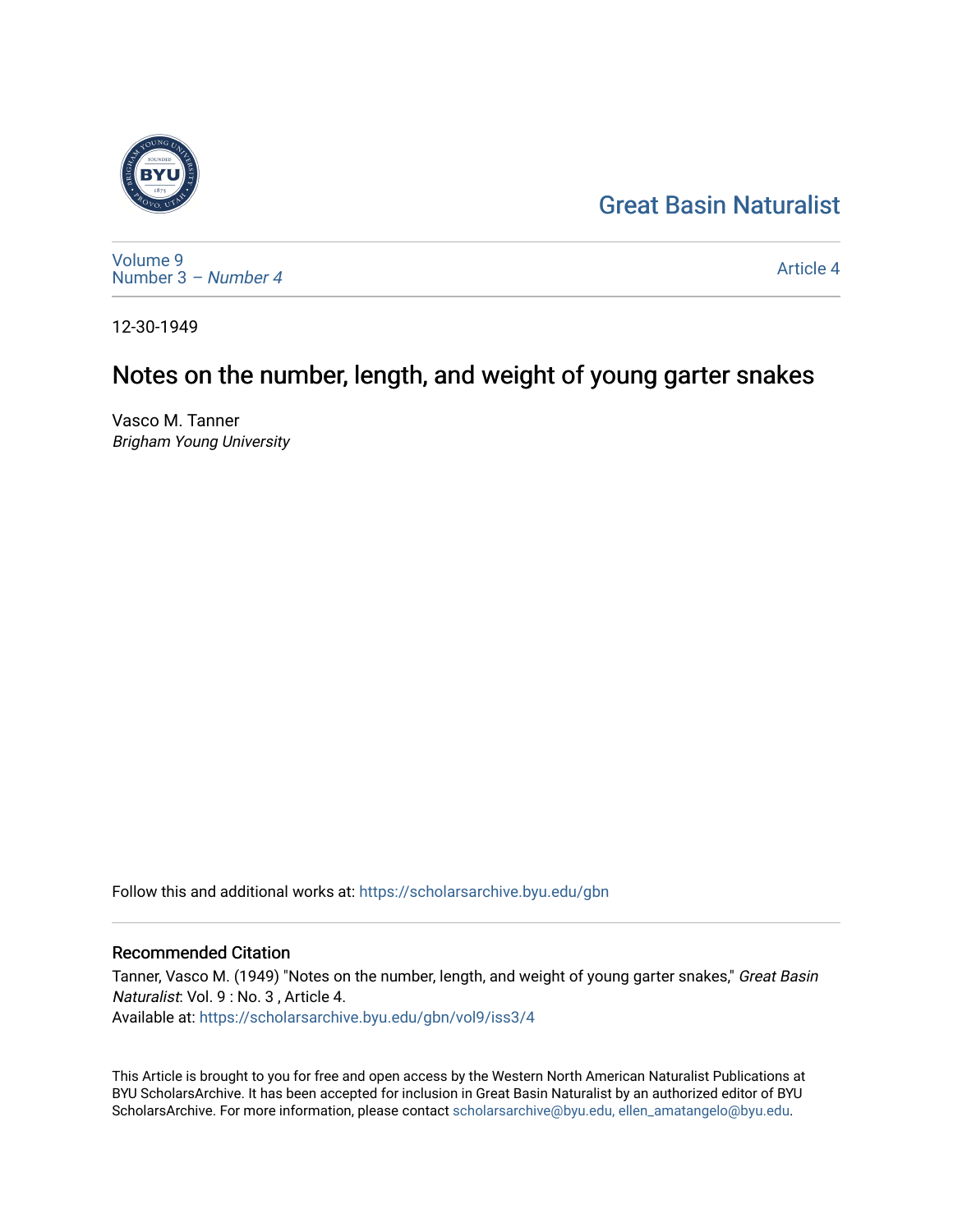### NOTES ON THE NUMBER, LENGTH, AND WEIGHT OF YOUNG GARTER SNAKES

#### VASCO M. TANNER<sup>(1)</sup>

#### Professor of Zoology and Entomology Brigham Young University

Since so little is known about the number, length and weight of young garter snakes the following information concerning the broods of Thamnophis sirtalis parietalis Say and Thamnophis ordinoides vagrans B. & G. is recorded at this time. For the past seven years broods of the two species have been observed both in the field and the laboratory. On August 5, 1945, three broods of  $T$ , o. vagrans were observed in the field, near the pond on the B. Y. University campus. Each female had several young with her, but <sup>I</sup> was unable to accurately count the number of young in each case. The females moved off into the grass wlien disturbed while the young followed after. One female stopped, coiled up a little, and four of the young ran into the coil. Again on August 3, 1946, <sup>I</sup> accidentally ran on to a brood of T. s. parietalis near the mill race, just north of the Provo City power plant. <sup>I</sup> was unable to determine the number of young since the female moved into the grass and water and was soon lost.

While returning from a Gull banding trip to Rock Island in Utah Lake on July 8, 1944, three gravid females of T. s. parietalis were collected by Wilmer W. Tanner and the writer in the swamps west of Palmyra on the south shore of Utah Lake. These were placed in separate breeding cages and supplied with fresh water. Each day they were observed. On the morning of August 2, two of the females had given birth to broods of 16 and 10 young snakes, while the third one produced five young and two unhatched eggs on August 7th. The largest brood of 16 young was designated as No. <sup>1</sup> and the other broods as No. 2 and No. 3. It will be noted that some specimens in broods No. <sup>1</sup>and 2 were kept in the cages for several days to see if they would feed on insects, and if they in creased in length and weight.

Three boys hunting snake skins for belts captured a female  $T$ ,  $\rho$ , vagrans on the B. Y. U. Campus along the canal near the stadium on July 29, 1944. When they began to skin the specimen, young snakes issued from the posterior ab dominal incession. The boys brought the female and young snakes to me, explaining that they were surprised to find that this snake had eaten so many young ones. When the boys arrived with the snake, ten young live specimens were free while six live ones were soon liberated making a total of 16 live specimens ; six embryos were observed which were not completely developed. This brood thus would have consisted of 22 individuals. The 16 live specimens were measured and weighed. The young, no doubt, would have been born during the early part of August.

In June 1949, a female  $T$ ,  $o$ , vagrans was placed in a breeding cage in the laboratory for observation. On August 8th at <sup>9</sup> a.m. <sup>I</sup> observed that she had <sup>a</sup> brood of young. These were born Saturday or Sunday, August 6th or 7th since there were no young snakes on Friday, August 5th. Young snakes of both species were observed to molt on the second or third day after birth.

In the tables below the length and weight of species of each brood is recorded. The length is recorded in millimeters and the weight in grams.

<sup>(1)</sup> Contribution No. 120, Department of Zoology and Entomology.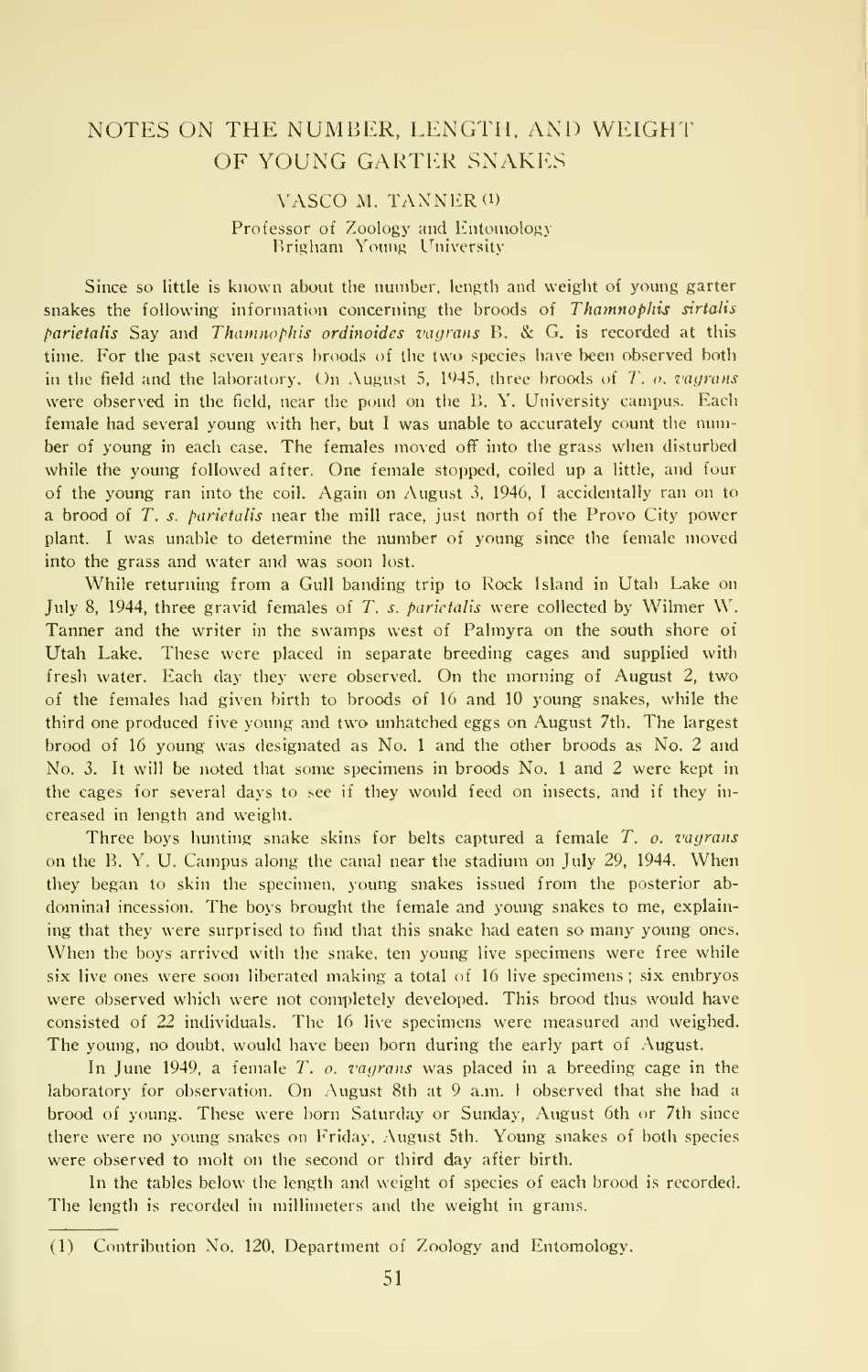## The Young of Thamnophis sirtalis parietalis Brood No. 1 August 2, 1944

| Specimen No. Length Weight Remarks |     |               |                                                                                                                                |  |  |  |  |  |
|------------------------------------|-----|---------------|--------------------------------------------------------------------------------------------------------------------------------|--|--|--|--|--|
| $\mathbf{1}$                       | 170 | 1.6           | Specimen injured; measured and weighed Aug. 2.                                                                                 |  |  |  |  |  |
| $\overline{c}$                     | 223 | 2.3           | Measured, weighed and preserved Aug. 6.                                                                                        |  |  |  |  |  |
| $\mathfrak{Z}$                     | 232 | 2.5           | Digestive tract found to contain sand grains.<br>Preserved Aug. 6.                                                             |  |  |  |  |  |
| $\overline{4}$                     | 230 | 2.5           | Weighed, measured and preserved Aug. 6.                                                                                        |  |  |  |  |  |
| $\overline{5}$                     | 234 | 2.5           | $\alpha$<br>$\alpha$<br>$\alpha$<br>$\epsilon$<br>$\epsilon$<br>$\ddot{\phantom{a}}$                                           |  |  |  |  |  |
| 6                                  | 223 | 2.3           | $\sqrt{2}$<br>$\bar{\epsilon}$ $\bar{\epsilon}$<br>$\bar{c}$<br>$\alpha$<br>$\bar{\epsilon}$ is<br>$\bar{a}$ is                |  |  |  |  |  |
| $\overline{7}$                     | 246 | 2.7           | Measured, weighed and preserved Aug.<br>14.                                                                                    |  |  |  |  |  |
| 8                                  | 238 | 2.6           | $\alpha$<br>$\ddot{\phantom{a}}$<br>$\bar{\epsilon}$ $\bar{\epsilon}$<br>$\alpha$<br>$\overline{a}$<br>$\epsilon$              |  |  |  |  |  |
| 9                                  | 230 | 2.3           | $\bar{\epsilon}$ is<br>$\epsilon\, \epsilon$<br>o d<br>$\pmb{\epsilon}$<br>$\epsilon$<br>$\epsilon$                            |  |  |  |  |  |
| 10                                 | 245 | 2.4           | $\bar{\epsilon}$ $\bar{\epsilon}$<br>$\epsilon\epsilon$<br>$\iota\,\iota$<br>$\sqrt{6}$<br>$\epsilon$ $\epsilon$<br>$\epsilon$ |  |  |  |  |  |
| 11                                 | 224 | 2.4           | Following four sepcimens studied Aug. 25; they<br>had been supplied with insepcts and fresh water<br>since August 14.          |  |  |  |  |  |
| 12                                 | 228 | 2.2           |                                                                                                                                |  |  |  |  |  |
| 13                                 | 228 | 2.3           |                                                                                                                                |  |  |  |  |  |
| 14                                 | 233 | 2.3           |                                                                                                                                |  |  |  |  |  |
| 15                                 | 230 | 2.3           | The following two specimens were measured                                                                                      |  |  |  |  |  |
| 16                                 | 194 | 2.1           | and preserved September 14. They had been<br>kept in a breeding cage with water and insects<br>since August 14.                |  |  |  |  |  |
|                                    |     |               | The Young of Thamnophis sirtalis parietalis                                                                                    |  |  |  |  |  |
|                                    |     |               | Brood No. 2 August 2, 1944                                                                                                     |  |  |  |  |  |
| $\mathbf{1}$                       | 200 | 2.4           | Measured, weighed and preserved Aug. 6.                                                                                        |  |  |  |  |  |
| $\overline{z}$                     | 225 | 2.7           | Microscopic study revealed sand grains in di-<br>gestive tract. Preserved Aug. 6.                                              |  |  |  |  |  |
| 3                                  | 197 | $-2.4$        | Measured, weighed and preserved Aug. 6.                                                                                        |  |  |  |  |  |
| $\overline{4}$                     | 230 | $2.7^{\circ}$ | Digestive tract revealed sand grains plus moult-<br>ed scales which had been eaten.<br>Preserved Aug. 6.                       |  |  |  |  |  |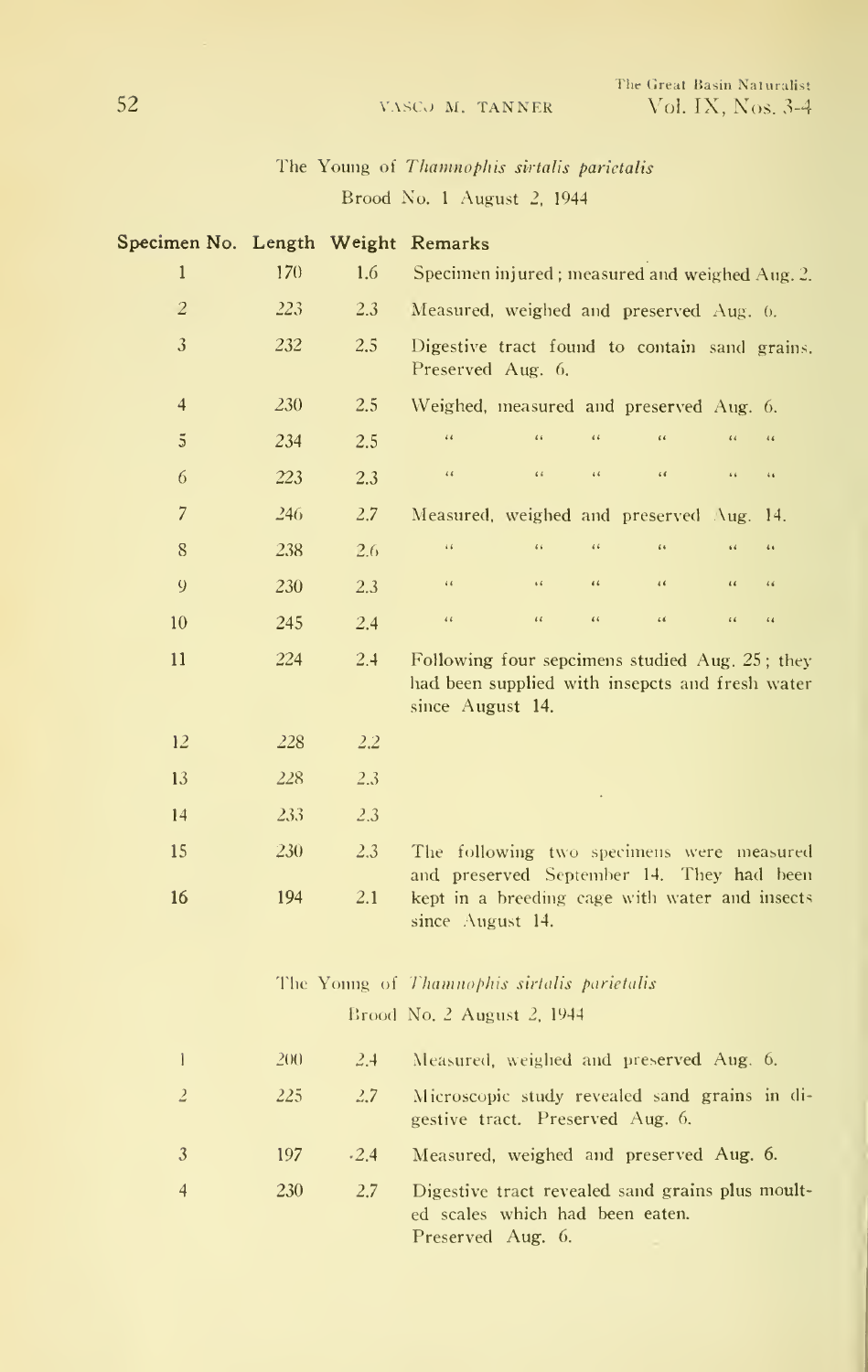### Specimen No. Length Weight Remarks

| -5.  | $220^{\circ}$ | $2.8^{\circ}$ | Measured, weighed and preserved Aug. 6.  |                                                                                                                                                                                                                                                                                                                                                                                                                                                          |                                                                                                                        |                                   |  |
|------|---------------|---------------|------------------------------------------|----------------------------------------------------------------------------------------------------------------------------------------------------------------------------------------------------------------------------------------------------------------------------------------------------------------------------------------------------------------------------------------------------------------------------------------------------------|------------------------------------------------------------------------------------------------------------------------|-----------------------------------|--|
| -6   | $230^{\circ}$ | $2.7^{\circ}$ | Measured, weighed and preserved Aug. 14. |                                                                                                                                                                                                                                                                                                                                                                                                                                                          |                                                                                                                        |                                   |  |
| $-7$ | $-220$        | $-2.4$        |                                          | $\label{eq:3.1} \mathcal{L}=\mathcal{L}(\mathbf{r})\otimes\mathcal{L}=\mathcal{L}(\mathbf{r})\otimes\mathcal{L}(\mathbf{r})\otimes\mathcal{L}(\mathbf{r})\otimes\mathcal{L}(\mathbf{r})\otimes\mathcal{L}(\mathbf{r})\otimes\mathcal{L}(\mathbf{r})\otimes\mathcal{L}(\mathbf{r})\otimes\mathcal{L}(\mathbf{r})\otimes\mathcal{L}(\mathbf{r})\otimes\mathcal{L}(\mathbf{r})\otimes\mathcal{L}(\mathbf{r})\otimes\mathcal{L}(\mathbf{r})\otimes\mathcal{$ |                                                                                                                        | <b>Contract Contract Contract</b> |  |
| 8    | <b>230</b>    | $2.5^{\circ}$ | Measured, weighed and preserved Aug. 25. |                                                                                                                                                                                                                                                                                                                                                                                                                                                          |                                                                                                                        |                                   |  |
| -9   | 222           | 2.3           |                                          |                                                                                                                                                                                                                                                                                                                                                                                                                                                          | $\alpha$ and $\alpha$ and $\alpha$ and $\alpha$ and $\alpha$                                                           |                                   |  |
| 10   | 220           | 1.8           |                                          |                                                                                                                                                                                                                                                                                                                                                                                                                                                          | <b>ACCOUNT ACCOUNT ACCOUNT ACCOUNT ACCOUNT ACCOUNT ACCOUNT ACCOUNT ACCOUNT ACCOUNT ACCOUNT ACCOUNT ACCOUNT ACCOUNT</b> | $\sqrt{6}$ $\sqrt{6}$             |  |

The Young of Thamnophis sirtalis parientalis Brood No. 3 August 7, 1944

|                | 225        | $2.3^{\circ}$ | This is one of the dead specimens.<br>Measured and preserved Aug. 7, 1944.      |
|----------------|------------|---------------|---------------------------------------------------------------------------------|
| -2             | 184        | $2.2^{\circ}$ | This also is one of the dead specimens.<br>Measured and preserved Aug. 7, 1944. |
| 3              | <b>230</b> | 2.5           | Measured and preserved Aug. 7, 1944.                                            |
| $\overline{4}$ | 216        | 2.3           | $4.6 - 1$<br>$\sim$ 4.6 $\sim$ 4.6 $\sim$ 4.6 $\sim$<br>$16 - 16 - 16$          |
|                | 225        | 23            | <b>AGE COMPANY</b><br>4.6<br>$\sim$ 64.<br>$4.6$<br>$66 - 66$                   |

## The Young of Thamnophis ordinoides vagrans (July 29, 1944)

| $\mathbf{I}$        | 179             | 1.7           | The 16 specimens were measured, weighed and<br>preserved July 29, 1944. |
|---------------------|-----------------|---------------|-------------------------------------------------------------------------|
| $\overline{2}$      | 191             | 2.2           |                                                                         |
| $\sqrt{3}$          | 190             | 2.4           |                                                                         |
| $\overline{4}$      | 183             | 2.1           |                                                                         |
| $\sqrt{5}$          | $^{192}$        | 2.4           |                                                                         |
| $\ddot{\mathbf{0}}$ | 183             | $2.0^{\circ}$ |                                                                         |
| $\overline{7}$      | 18 <sup>4</sup> | 2.1           |                                                                         |
| $8\,$               | 186             | 2.2           |                                                                         |
| 9                   | 179             | $1.7\,$       | $\bullet$                                                               |
| 10                  | 186             | 2.2           |                                                                         |
| 11                  | 176             | 2.2           |                                                                         |
| 12                  | 167             | 1.4           |                                                                         |